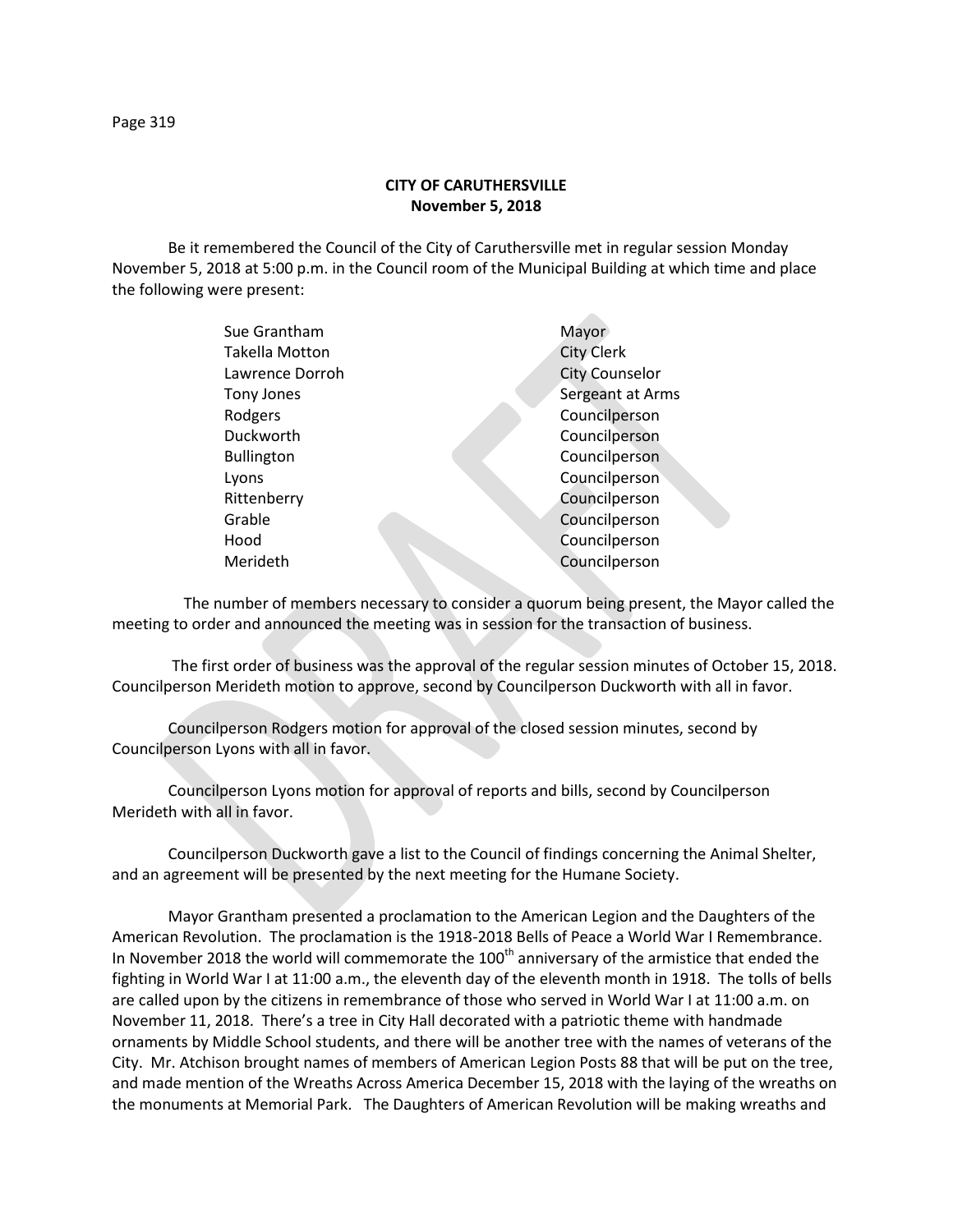they will be available to all at \$15 each. Barbara Merideth made mention that wreaths can not only be for veterans but also for firefighters and police. If they can get registration in place the contact number for the wreaths is 573-333-2654.

Fire report; Fire calls from October 16, 2018 through November 5, 2018 are as follows: 10/16/18; Trailer with minor damage on I 55, 10/23/18; Grass fire on I 55 no response from Steele fire department,  $10/25/18$ ; Fire alarm sounding due to insect foggers on East  $5^{th}$  St.,  $10/25/18$ ; Minor grass fire on I 55, 10/27/18; Fire alarm sounding during installation on Franklin, 10/30/18; Vehicle fire a total loss on Chaffin Dr., 10/31/18; Fire alarm sounding with no detection on Cotton, 11/2/18; Structure fire on State Highway E no response from Cooter and Steele fire departments.

Code Enforcement; Sonya Fuller reported mailing 13 letters and working on 12 more, having a court appearance on November 8, 2018, continuing with the door hangers, and the 3 volunteer workers are working out well.

Park & Recreation; Wesley Deere reported kickball signups are underway, and that pee wee football was undefeated and won the tournament in Portageville, MO. Patch work was done on the skylights over the pool, and have a few more to patch after the last rain. The projected date for complete installation of the pool heater is November 15, 2018. Christmas lights were donated to the Riverfront Christmas project upon coming across some at the Center.

Library report; Teresa Tidwell reported having a very successful Halloween storytime with about 60 kids in attendance. Ms. Tidwell made mention that the Library is the Ward IV polling place, and that the Library has on its website a section called Ballotpedia. It gives information about voting procedures, and explains the different amendments and propositions for the November election. Ms. Tidwell attendance at a conference and with the health information that is available on the library website has garnered her as being a Consumer Health Information Specialist.

Audit report; Doug McDowell referred to the management letter from Smith & Davis that accompanied the audit. Better control of receipt retention for expenses is a repeat finding. The auditors recommend monthly turnover to be done closer to the first of the month, and bank reconciliation statements done in a timely manner to ensure outstanding checks are noted. Someone needs to make sure all tickets are processed through the court system. Receipts in the tax collections need to be done on a timely basis. Unclaimed meter deposits need to be turned over to the state, and old accounts need to be written off.

Public Works; Paul Shaw reported that Street & Sanitation has been running the street sweeper, picking up limb debris, mowed lots, weed eated, delivered trash cans, cleaned equipment and vehicles, cleaned drains, cleaned shop, repaired and did preventive maintenance on equipment, and sorted debris at the limb pile. Water & Wastewater did the following; installed an exhaust motor at the 3<sup>rd</sup> St. plant, replaced 2 meter boxes, installed meter reading antennas, replaced exit sign in filter room, winterized the wells, cleaned out an office, changed 2 copper setters, read meters, painted tops of hydrants on Marlar Rd., tied in a meter on Franklin, checked fluid levels in vehicles, installed temporary fencing for Fall Festival, cleaned storm drains, repaired temporary walls at Armory, and pressure washed filters at the Water plant. Paul Shaw met with the following; Economic Team along with Daniel Tappana, John Chittenden and the Mayor concerning drainage issues, attended bid opening for the